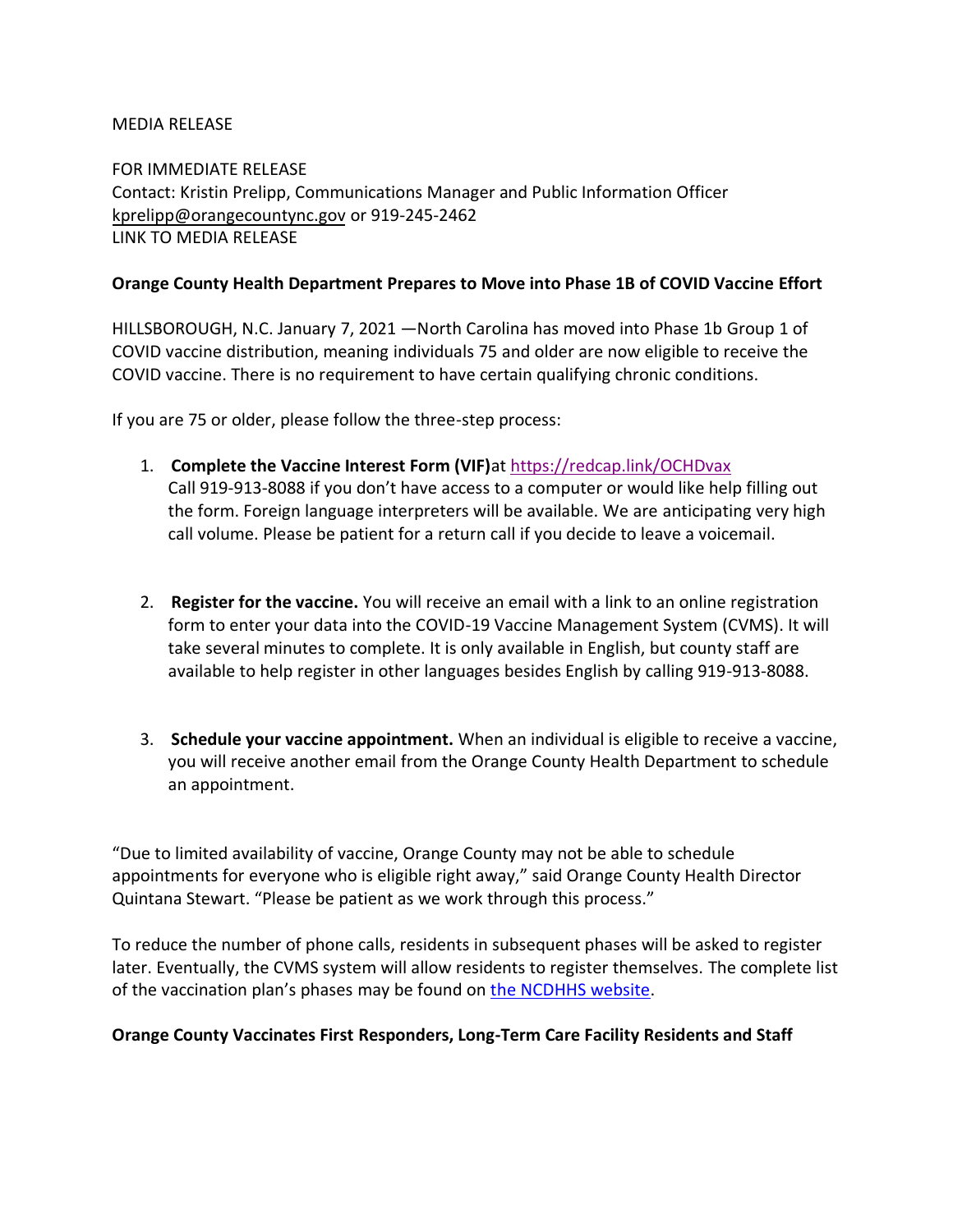Orange County Health Department, with assistance from several other departments, has already administered the COVID-19 vaccine to more than 1,000 eligible Phase 1A personnel through drive-through clinics in Hillsborough and Chapel Hill.

The effort was led jointly by the Orange County Health Department and Emergency Services with support from the Orange County Sheriff's Office, Asset Management Services and Information Technology as well as several fire and EMS providers from local departments. More than fifty personnel participated in the effort.

Orange County is following guidance from the N.C. Department of Health and Human Services for vaccine distribution. No dose is wasted. In Phase 1a, healthcare workers and staff caring for and working directly with COVID-19 patients, healthcare workers who administer the vaccine, dental professionals, and long-term care staff and residents are eligible to receive the vaccine.

## **NCDHHS has recently updated its guidance and revised Phase 1b into three groups.**

• **Group 1**: Persons 75 years and older: All people age 75 and older will be eligible to be vaccinated first in this group. There is no requirement to have certain qualifying chronic conditions.

• **Group 2**: Any patient facing direct health care workers not vaccinated in Phase 1a and essential frontline workers age 50 and older: Patient facing direct health care workers are those directly caring for or working directly in areas where in-person patient care occurs. [Essential](https://urldefense.proofpoint.com/v2/url?u=https-3A__orangecountync.us20.list-2Dmanage.com_track_click-3Fu-3D41e12b857c9ad82a757369724-26id-3Dea44762ef4-26e-3D81728cf992&d=DwMFaQ&c=JRU6Crajf79kKcplUJFHFfpcQ9GkS9xWLut8YRTooJY&r=T2PYX9SKE45hWzZjvyxUhFn-2r1MZan-8ELp4qTFGYQ&m=ssQfBW1eh2RZTS1CYDO9GuUhLWks1lgB4yzrL8LBzmU&s=qtTzRY3N8Gnyfyi_mr60xWV12fTTq6aMNN6h2PRHrK4&e=)  [frontline workers are defined by the CDC](https://urldefense.proofpoint.com/v2/url?u=https-3A__orangecountync.us20.list-2Dmanage.com_track_click-3Fu-3D41e12b857c9ad82a757369724-26id-3Dea44762ef4-26e-3D81728cf992&d=DwMFaQ&c=JRU6Crajf79kKcplUJFHFfpcQ9GkS9xWLut8YRTooJY&r=T2PYX9SKE45hWzZjvyxUhFn-2r1MZan-8ELp4qTFGYQ&m=ssQfBW1eh2RZTS1CYDO9GuUhLWks1lgB4yzrL8LBzmU&s=qtTzRY3N8Gnyfyi_mr60xWV12fTTq6aMNN6h2PRHrK4&e=) as workers who are in sectors essential to the functioning of society and who are substantially higher risk for exposure to COVID-19. There is no requirement to have certain qualifying chronic conditions.

• **Group 3**: All other patient facing direct health care workers not vaccinated in Phase 1a and frontline essential workers of any age. There is no requirement to have certain qualifying chronic conditions.

The CDC defines [frontline essential workers](https://www.cdc.gov/vaccines/hcp/acip-recs/vacc-specific/covid-19/evidence-table-phase-1b-1c.html) as first responders (e.g., firefighters and police officers), corrections officers, food and agricultural workers, U.S. Postal Service workers, manufacturing workers, grocery store workers, public transit workers, and those who work in the education sector (teachers and support staff members) as well as child care workers.

### **Guiding Principles of the Vaccination Plan**

North Carolina's COVID-19 Vaccination Plan builds on the foundation of the state's overall goals and pillars of response to the pandemic: prevention, testing, tracing, isolation and quarantine. North Carolina took early and aggressive action to slow the spread of the virus, built statewide capacity for testing, PPE supplies and contract tracing, developed hospital surge plans, and promoted aggressive prevention strategies. The guiding principles of the vaccination plan include:

• All North Carolinians have equitable access to vaccines